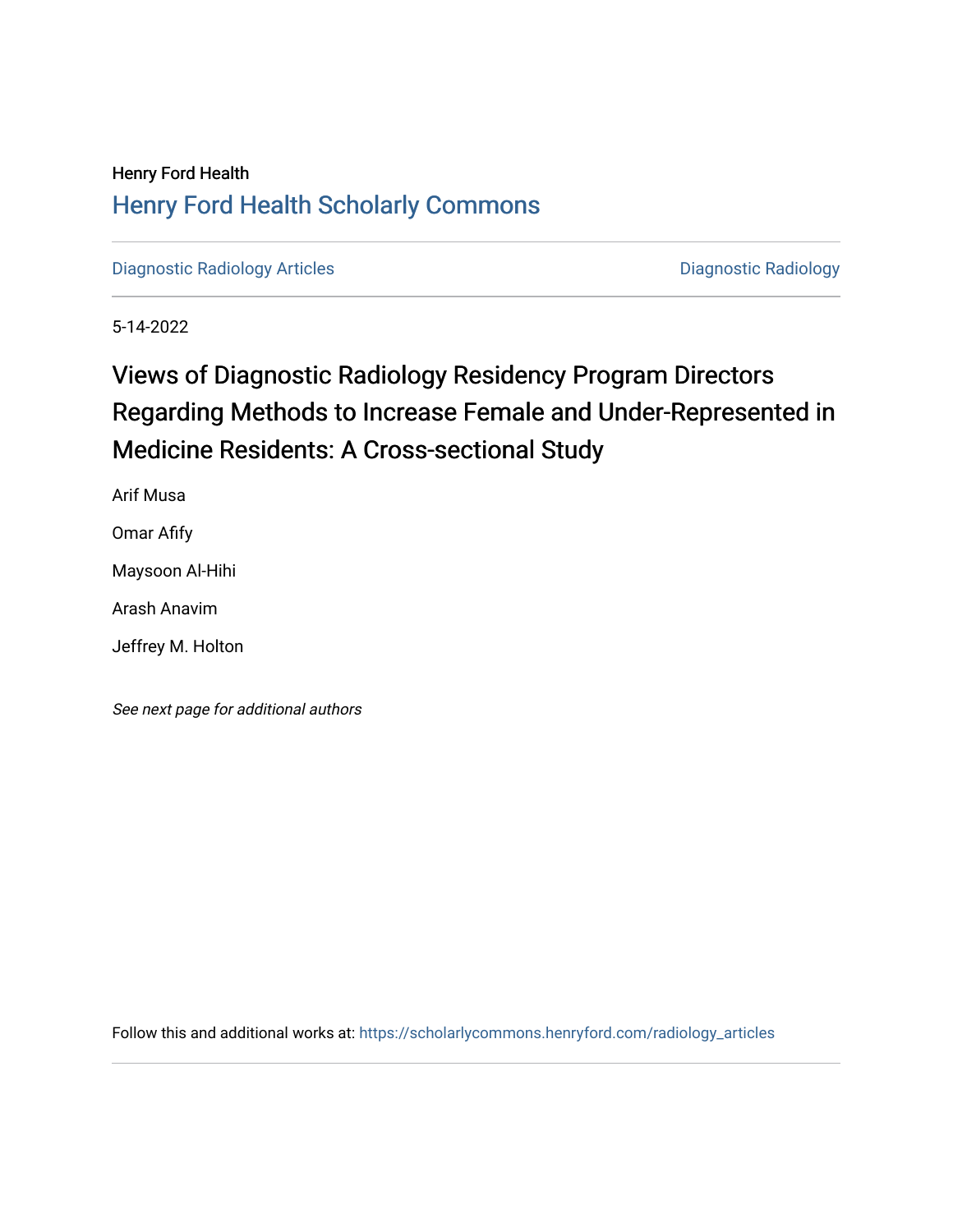### Authors

Arif Musa, Omar Afify, Maysoon Al-Hihi, Arash Anavim, Jeffrey M. Holton, Shadi Azar, Vishal Kumar, Katharyn D. Cassella, Karyn A. Ledbetter, Premal S. Trivedi, El Caney Arnold, and Ramon Ter-Oganesyan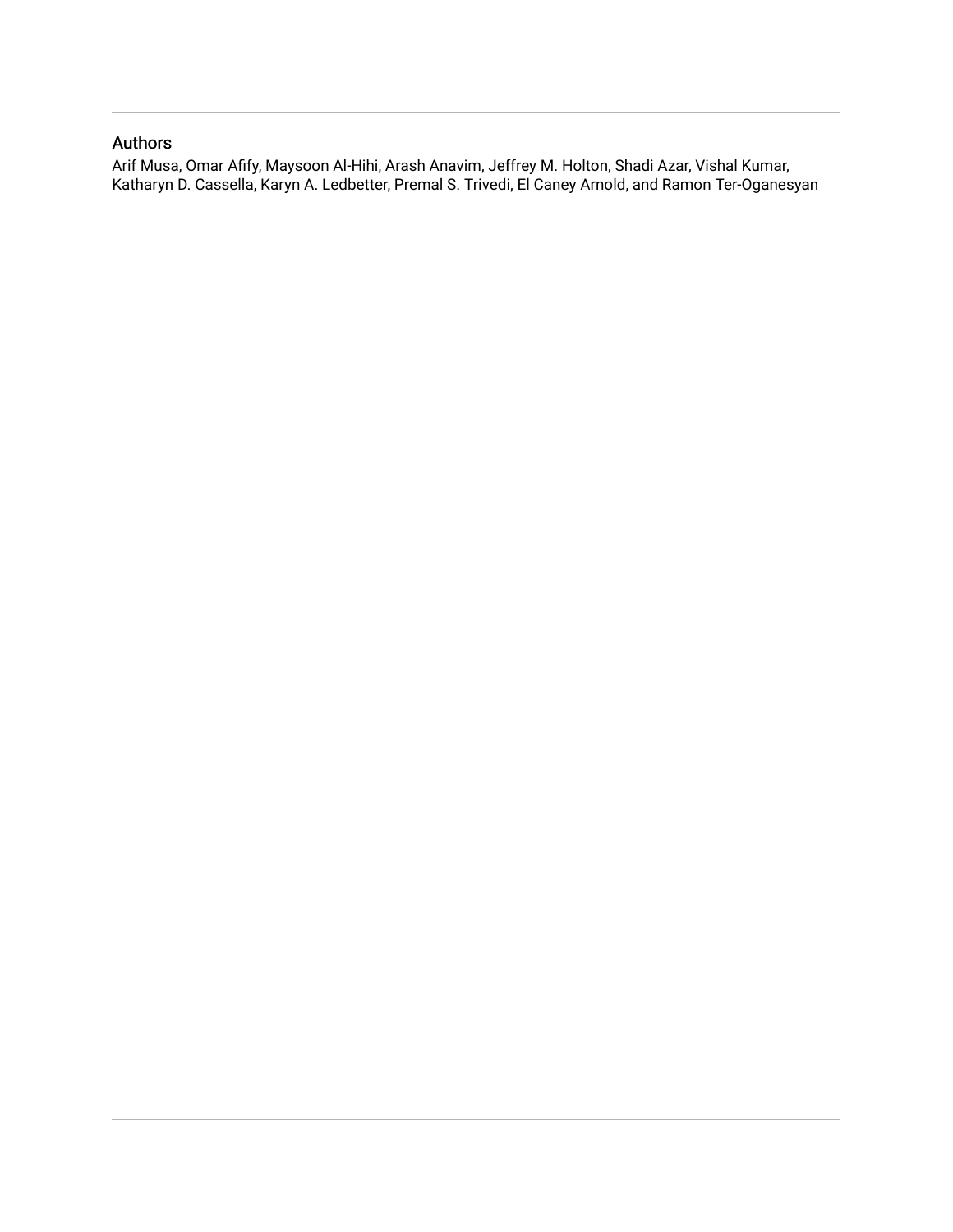## Original Investigation

# Views of Diagnostic Radiology Residency Program Directors Regarding Methods to Increase Female and Under-Represented in Medicine Residents: A Cross-sectional Study

Arif Musa, MS, Omar Afify, BA, Maysoon Al-Hihi, MD, FRCPC, Arash Anavim, MD, MBA, Jeffrey M. Holton, MD, Shadi Azar, MBBS, Vishal Kumar, MD, Katharyn D. Cassella, DO, Karyn A. Ledbetter, MD, Premal S. Trivedi, MD, El Caney Arnold, IV, BS, Ramon Ter-Oganesyan, MD

Rationale and Objectives: Diagnostic radiology remains one of the least diverse medical specialties. Recent reports have found that the number of female and under-represented in medicine (URiM) residents have not increased despite efforts to increase representation over the last decade. Given the critical role of residency program directors in selecting diverse applicants, this study was performed to identify which strategies were most preferred to increase the number of female and/or URiM residents by directors of diagnostic radiology residency training programs.

Materials and Methods: This was an anonymous, cross-sectional study of diagnostic radiology residency program directors that included a survey about program characteristics, demographics, and strategies to increase the number of female and/or URiM residents.

Results: The questionnaire was submitted to 181 potential participants with a 19.9% response rate. The most preferred strategies to increase diversity involved directly recruiting medical students, promoting mentorship, increasing the number of diverse teaching faculty, and unconscious bias training. The least supported strategies included deemphasizing exam scores, accepting more international graduates, accepting a minimum number of female and/or URiM applicants, and de-identifying applications. Female and/or URiM program directors indicated a statistically significant preference for medical student recruitment and providing an opportunity to discuss workplace issues for female and/or URiM trainees ( $p < 0.05$ ).

Conclusion: Diagnostic radiology residency program directors endorsed a wide variety of strategies to increase diversity. Recruitment of female and/or URiM medical students and promoting the number of diverse faculty members and mentorship of trainees by these faculty appear to be the most preferred strategies to increase female and/or URiM residents. Female and/or URiM program directors placed a greater importance on recruiting diverse applicants and supporting safe discussion of workplace issues faced by female and/or URiM radiology residents.

Key Words: Radiology; Female; Residency; Under-represented in medicine.

© 2022 The Association of University Radiologists. Published by Elsevier Inc. All rights reserved.

#### Acad Radiol 2022; ■:1-7

From the Wayne State University School of Medicine, 540 East Canfield Street, Detroit, Michigan, 48201 (A.M.); Wayne State University School of Medicine, Detroit, Michigan (O.A.); Wayne State University School of Medicine / Detroit Medical Center, Detroit, Michigan (M.A.-H.); University of California Irvine Medical Center, Orange, California (A.A.); Diagnostic Radiology Residency Dearborn, Beaumont Hospital Dearborn, Dearborn, Michigan (J.M.H.); University of Michigan Medical School, Ann Arbor, Michigan (S.A.); University of California San Francisco Department of Radiology and Biomedical Imaging, San Francisco, California (V.K.); Diagnostic Radiology Residency Dearborn, Beaumont Hospital Dearborn, Dearborn, Michigan (K.D.C.); Henry Ford Hospital, Detroit, Michigan (K.A.L.); University of Colorado Hospital, Aurora, Colorado (P.S.T.); Wayne State University School of Medicine, Detroit, Michigan (E.C.A.); University of Southern California Keck School of Medicine, Los Angeles, California (R.T.-O.). Received February 17, 2022; revised March 22, 2022; accepted March 24, 2022. Address correspondence to: A. M. e-mail: [arif.musa@med.wayne.edu](mailto:arif.musa@med.wayne.edu)

© 2022 The Association of University Radiologists. Published by Elsevier Inc. All rights reserved. <https://doi.org/10.1016/j.acra.2022.03.024>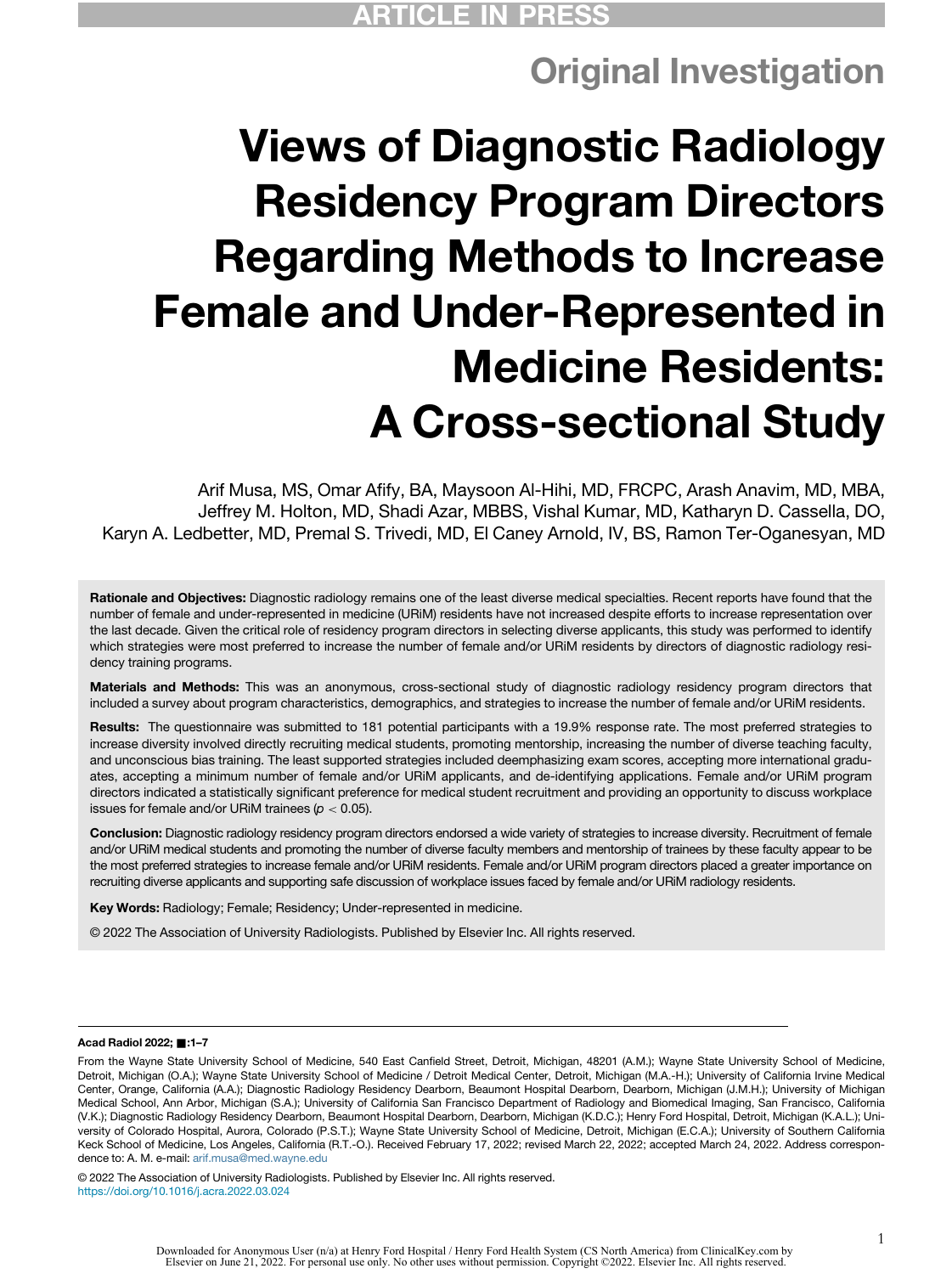#### INTRODUCTION

emale and under-represented in medicine (URiM) diagnostic radiologists constitute a fraction of the radiology workforce in the United States. Despite reaching gender parity in medical school applicants, women make up only 28% of residents, 28% of faculty, 26% of practicing physicians, 23% of residency directors, and only 9% of departmental chairs, leading to the so-called "leaky pipe" of women in radiology [\(1](#page-7-0)). A 2021 analysis of radiology residency demographics in the United States confirmed that over the last 12 years, with an average 26.7% female residents, there was a 0.0% per year increase in female radiology residents ([2\)](#page-7-1). Moreover, only 4.3% of radiologists were LatinX, 2.1% were Black, and 0.1% were American Indian, Native American, Native Hawaiian, or Pacific Islander ([3\)](#page-7-2). In addition, a recent analysis of Black, LatinX, American Indian, Alaskan Native, Native Hawaiian, and Pacific Islander similarly found no increase in the percentage of URiM radiology residents over the last 8 years ([4\)](#page-7-3).

Decades of stagnant diversification within the healthcare radiology workforce is now conflicting with an ever increasingly diverse patient population. As a result, leaders in the specialty have been called to action to respond to the needs of an increasingly diverse society [\(5](#page-7-4)). As recently as 2016, a survey of departmental chairs found that initiatives to increase diversity were not prioritized to fill residency positions through the National Residency Matching Program (NRMP) [\(6](#page-7-5)). A 2019 survey of the Association of Program Directors in Radiology similarly suggested that arguments to increase female and URiM representation in training programs have not successfully taken hold in radiology departments ([7\)](#page-7-6).

The residency program director has a direct and critical role in the selection of residents and therefore in the ranking of female and/or URiM applicants. Often, the residency program director, associate program director, and selection committee are the only ones with access and knowledge of the final rank list [\(8\)](#page-7-7). As a result, this cross-sectional study of diagnostic radiology residency program directors was performed with the intention of identifying which strategies were most preferred to increase diversity of trainee radiologists.

#### MATERIALS AND METHODS

#### Study Design

This cross-sectional study was determined to be exempt by the Institutional Review Board (#HS-19-00580). To develop the questionnaire used in this study, an iterative process was used based on a continuing literature review of strategies to increase diversity in radiology residency programs. Survey items were modified from a previously published cross-sectional study of diversity in cardiology subspecialty training programs [\(9](#page-7-8)). Questions about program characteristics included items for region (Northwest, Southwest, Midwest, Southeast, or Northeast), category (community, university, or hybrid), location (rural, suburban, or urban), and type (diagnostic radiology). Questions about program demographics included items for number of residents, applicants, program director, associate program director(s), teaching faculty, teaching faculty in leadership positions, and departmental chairs.

Level of agreement or disagreement for each strategy to increase female or URiM representation was quantified using a Likert scale  $(1 =$  strongly disagree,  $2 =$  somewhat disagree,  $3$  = neutral,  $4$  = somewhat agree,  $5$  = strongly agree). Strategies related to program structure included establishing office of diversity, establishing a mission statement to increase diversity, increasing funding for diversity initiatives, increasing female and/or URiM teaching faculty, promoting discussion about workplace issues faced by female and/or URiM residents, using metrics to quantify success of diversity initiatives, and conducting diversity research. Strategies associated with residency program events and training include holding diversity grand rounds, establishing "women in radiology" or similar informal groups, implementing cultural competence and unconscious bias training.

Methods to increase diversity related to applicant recruitment included directly recruiting female and/or URiM medical students, holding second-look days for female and/or URiM interviewees, advertising at schools with diverse student populations, promoting mentorship by female and/or URiM faculty, establishing pipeline programs for female and/or URM students, and building a webpage dedicated to diversity. Strategies related to applicant interviews included conducting holistic interviews, removing applicant photos, gender/sex, and ethnicities, establishing a dedicated subcommittee to increase diversity, increasing the number of female and/or URM interviewers, accepting a minimum number of female and/or URiM applicants, deemphasizing United States Medical Licensing Exam (USMLE) scores, and accepting more international medical graduates.

#### Data Collection and Analysis

An anonymous, electronic survey was sent to directors of diagnostic radiology residency training programs via Survey-Monkey (SurveyMonkey Inc., San Mateo, CA). A lottery was used to increase responses. Following the original email invitation, three reminder emails were sent to non-responders. Data were collected from January 2021 to May 2021. Descriptive statistics were applied to the dataset. A weighted average (WA) was calculated for each strategy to increase diversity. Responses were then dichotomized to compare the preferences of program directors who identified as female or URiM to the remaining respondents. The WA for each strategy was compared using t-tests, assuming unequal variances.  $p$ -values  $< 0.05$  were considered statistically significant.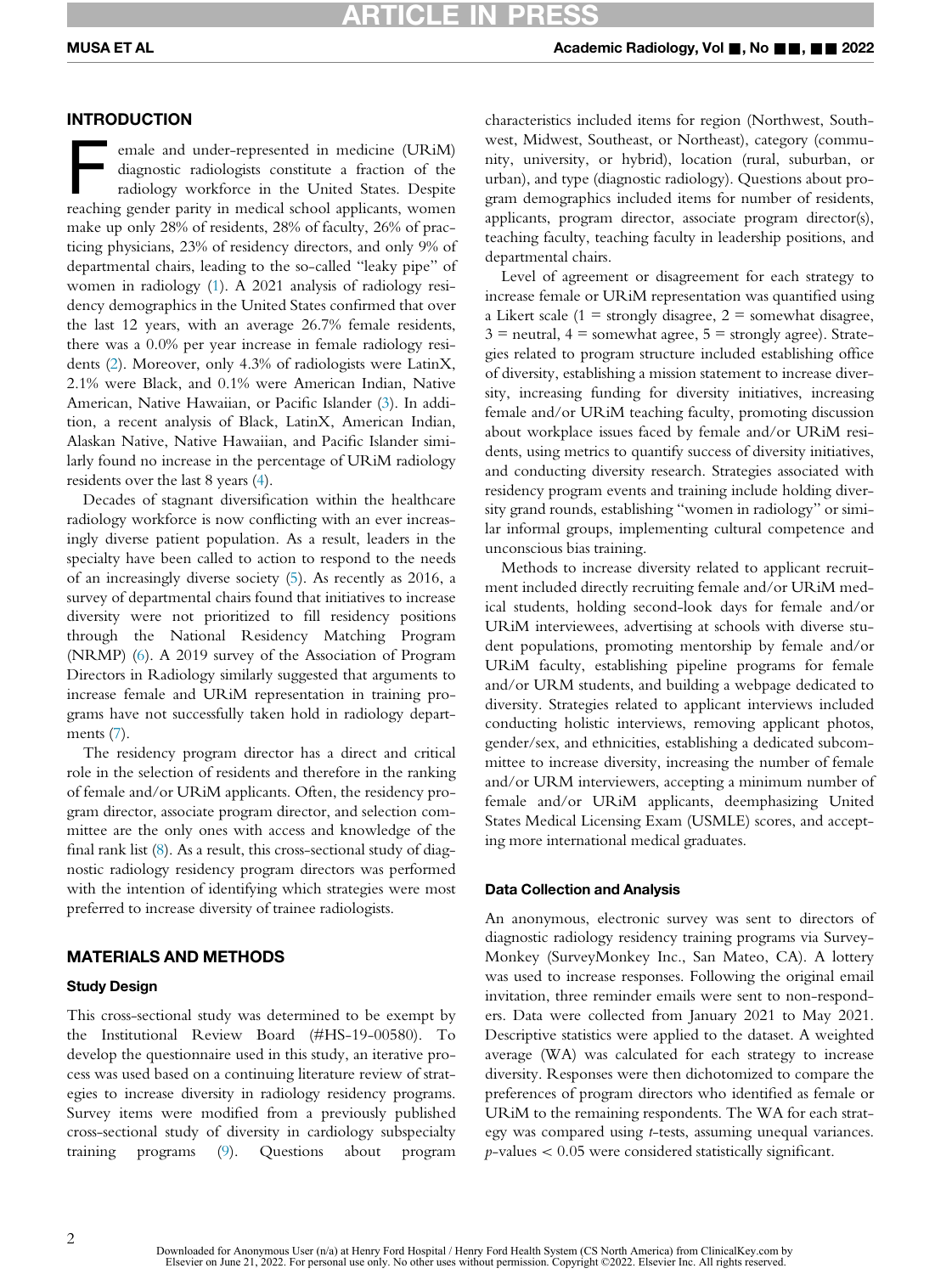#### RESULTS

#### **Demographics**

A total of 36 residency program directors participated in the survey, constituting a 19.9% response rate. Programs from the West ( $n = 11, 30.6\%$ ), Midwest ( $n = 8, 22.2\%$ ), and East  $(n = 17, 47.2%)$  United States were represented. Directors from university ( $n = 23, 63.9\%$ ), hybrid ( $n = 7, 19.4\%$ ), and community programs ( $n = 6$ , 16.7%) participated in this

|  | <b>TABLE 1. Diagnostic Radiology Program Characteristics</b> |  |
|--|--------------------------------------------------------------|--|
|--|--------------------------------------------------------------|--|

<span id="page-4-0"></span>

| Category         | $N$ (%)   | <b>Total Responses</b> |
|------------------|-----------|------------------------|
| Region           |           | 36                     |
| <b>Northwest</b> | 4 (11.1)  |                        |
| Southwest        | 7 (19.4)  |                        |
| Midwest          | 8(22.2)   |                        |
| Southeast        | 6(16.7)   |                        |
| <b>Northeast</b> | 11 (30.6) |                        |
| Type             |           | 36                     |
| Community        | 6(16.7)   |                        |
| University       | 23 (63.9) |                        |
| <b>Hybrid</b>    | 7 (19.4)  |                        |
| Setting          |           | 36                     |
| Rural            | 0(0)      |                        |
| Suburban         | 8(22.2)   |                        |
| Urban            | 28 (77.8) |                        |
|                  |           |                        |

<span id="page-4-1"></span>Diagnostic radiology residency training program characteristics as reported by program directors.

study. Diagnostic radiology residency program characteristics are described in [Table 1.](#page-4-0) Strategies to increase diversity ranked by WA are indicated in [Figure 1.](#page-4-1) Additional summary tables can be found in the Supplementary Material.

#### Applicant Recruitment

The most supported strategy to increase diversity in diagnostic radiology residency was recruiting female and/or URiM medical students (WA = 4.7). Program directors also endorsed promoting mentorship of applicants by female and/ or URM faculty (WA = 4.6), establishing a program webpage dedicated to diversity ( $WA = 4.1$ ), establishing pipeline programs for under-represented medical students  $(WA = 4.0)$ , advertising at medical schools with diverse student populations ( $WA = 4.0$ ), and second-look days for competitive female and/or URiM applicants ( $WA = 3.8$ ).

#### Program Structure

Respondents expressed the most support for increasing female and/or URiM teaching faculty ( $WA = 4.6$ ). Program directors also endorsed using metrics to identify which strategies were effective in increasing the number of female and/or URiM residents (WA = 4.3), establishing a program mission statement to increase diversity ( $WA = 4.3$ ), increasing funding for diversity-related initiatives ( $WA = 4.2$ ), and establishing opportunities for female and/or URiM residents to

#### **Strategies to Increase Diversity and Inclusion in Diagnostic Radiology Residency**



Figure 1. Contains a chart of strategies with the potential to increase diversity and inclusion in diagnostic radiology residency programs ranked based on the weighted average of the agreement allocated to each strategy by residency program directors.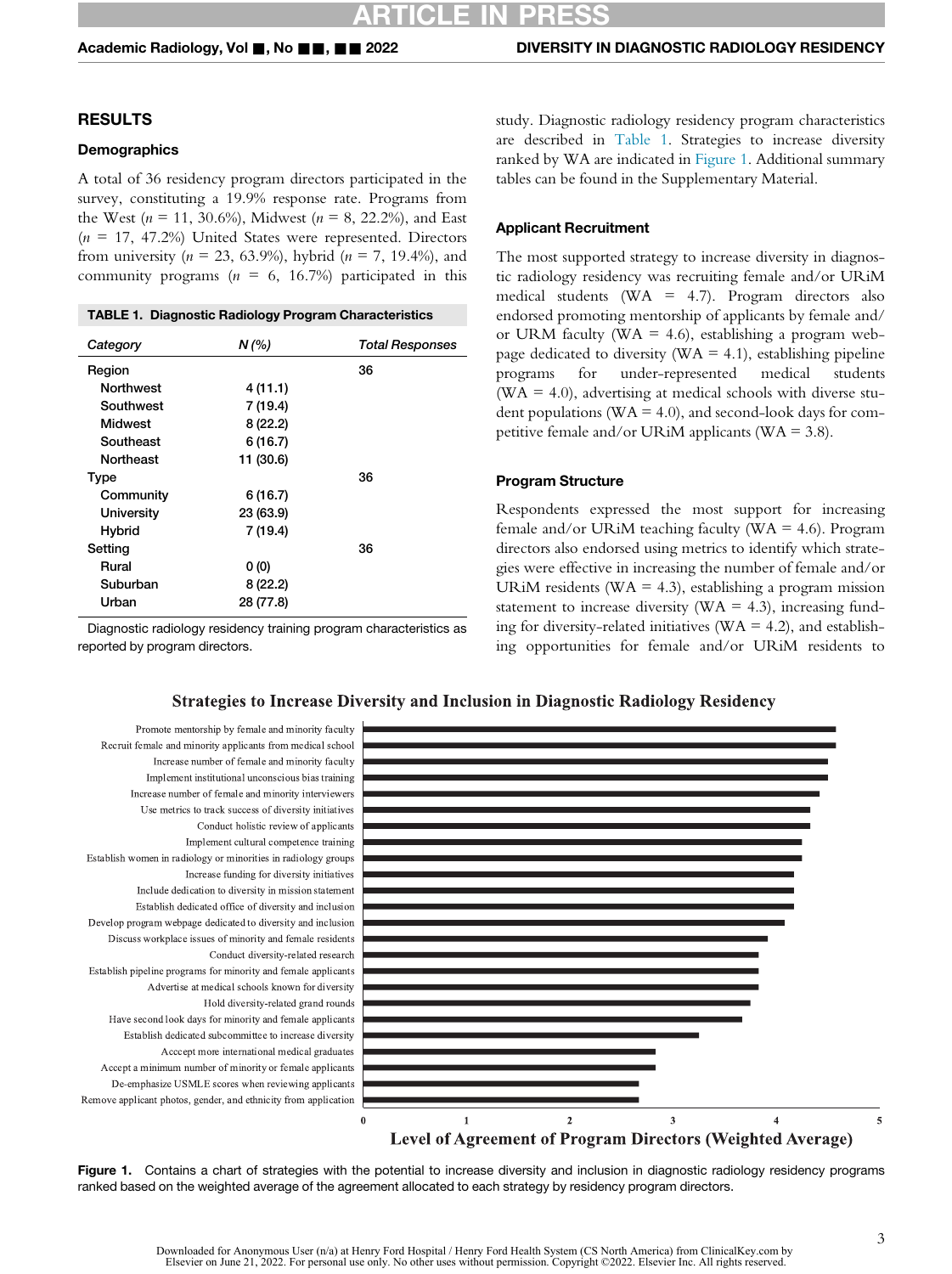discuss workplace issues ( $WA = 4.2$ ). Establishing an office of diversity and inclusion ( $WA = 4.1$ ) and conducting diversityrelated research ( $WA = 4.0$ ) were also strategies that respondents agreed would increase the number of female and URiM radiology residents.

#### Program Events and Training

Program directors expressed the most agreement for implementing unconscious bias training to increase diversity ( $WA = 4.5$ ). Other supported strategies included establishing "women in radiology" or similar informal groups ( $WA = 4.4$ ), implementing cultural competency training (WA = 4.4), and holding diversity grand rounds (WA = 4.1).

#### Applicant Interviews

The interview-related strategies most preferred by program directors to increase diversity included increasing the number of female and/or URiM teaching faculty conducting interviews ( $WA = 4.6$ ) and conducting holistic application reviews ( $WA = 4.3$ ). There was less agreement for establishing a subcommittee dedicated to review applications with the goal of increasing resident diversity ( $WA = 3.4$ ). Respondents also expressed less agreement for deemphasizing USMLE scores  $(WA = 2.8)$ , accepting more international medical graduates (WA = 2.8), accepting a minimum number of female and/or URiM applicants ( $WA = 2.7$ ), and removing applicant photos, gender or sex, and ethnicities from applications  $(WA = 2.6)$ .

#### Preferences of Female and/or URM program directors

Female and/or URiM residency program directors differed from their counterparts by indicating a stronger preference recruiting diverse applicants from medical schools  $(p =$ 0.0229) and providing an opportunity for female and/or URiM residents to discuss workplace issues ( $p = 0.0244$ ). There were no other significant differences in the strategies preferred between groups ( $p > 0.05$ ).

#### **DISCUSSION**

This cross-sectional study of diagnostic radiology residency program directors was performed with the aim of identifying which strategies were most preferred to increase the representation of female and/or URiM residents. Respondents constituted a subset of program directors from each geographic region of the United States. Both university-affiliated and non-academic programs were represented.

Diagnostic radiology residency program directors agreed that recruiting female and/or URiM medical students, promoting mentorship of female and/or URiM medical students by teaching faculty, and increasing the number of female and/or URiM teaching faculty were the most useful strategies to increase diversity in residency. These strategies are supported by a recent survey of 369 radiology residents that found that female residents placed a greater priority on program demographics, percentage of female faculty, the racial and ethnic diversity of faculty, and the racial and ethnic diversity of residents when selecting programs ([10](#page-7-9)). In addition, a large, academic program reported a significant increase in URiM applicants and eventual residents using a comprehensive diversification strategy that involved advertising to medical students, early exposure initiatives for students, travel to conferences to recruit minority applicants, and mentoring URiM medical students ([11\)](#page-8-0). A study of female radiology program directors found that they believed mentorship to have played a greater role in advancing their careers compared to their male counterparts [\(12\)](#page-8-1). One study found that female medical students have less preclinical exposure to radiology compared to males and may therefore benefit from active recruitment [\(13\)](#page-8-2). Given that it has also been suggested that diverse applicants may view radiology as a hostile specialty, it remains critical to hire and retain visible female and/ or URiM teaching faculty, particularly in positions of leadership [\(14](#page-8-3)). Moreover, the percentage of female residents has been reported to be greater in radiology residency programs with female program directors  $(15)$  $(15)$  $(15)$ .

Program directors similarly expressed a great deal of agreement for incorporating unconscious bias training, cultural competency training, and establishing informal groups, such as "Women in Radiology" as a vehicle for increasing diversity. Experts have noted that counteracting unconscious bias may be one pathway to increasing the number of women and under-represented minorities [\(16\)](#page-8-5). Moreover, race and ethnicity appear to significantly predict ratings of residency applicants scored by faculty radiologists [\(17\)](#page-8-6). Therefore, employing implicit bias testing may be an effective means of increasing diversity during the applicant selection process [\(18\)](#page-8-7). In fact, unconscious bias training has been adopted by approximately half of radiology residency training programs as of 2020 [\(7\)](#page-7-6). With regards to cultural competence training, radiology residency programs can hope to not only better understand diverse applicants to their programs but also better serve patients from unique sociocultural backgrounds ([1\)](#page-7-0). Structured "Women in Radiology" groups have been reported to significantly increase workplace satisfaction and gender equity by supporting women's participation in research, education, and mentorship ([19\)](#page-8-8).

Program directors next expressed agreement for using metrics to quantify which efforts were successful to increase diversity, reviewing applications holistically, and establishing a program mission statement emphasizing diversity. A recent study by Spottswood et al. tracked change in percentage of URiM applicants and URiM residents to determine the success of their comprehensive strategy to increase residency diversity ([11\)](#page-8-0). The strategy included a holistic approach to application review as well as a mission statement dedicated to diversity, resulting in a statistically significant increase in the number of total URiM applications from 7.5% to 12.6% and an increase in URiM residents from 0% to 20% ([11\)](#page-8-0).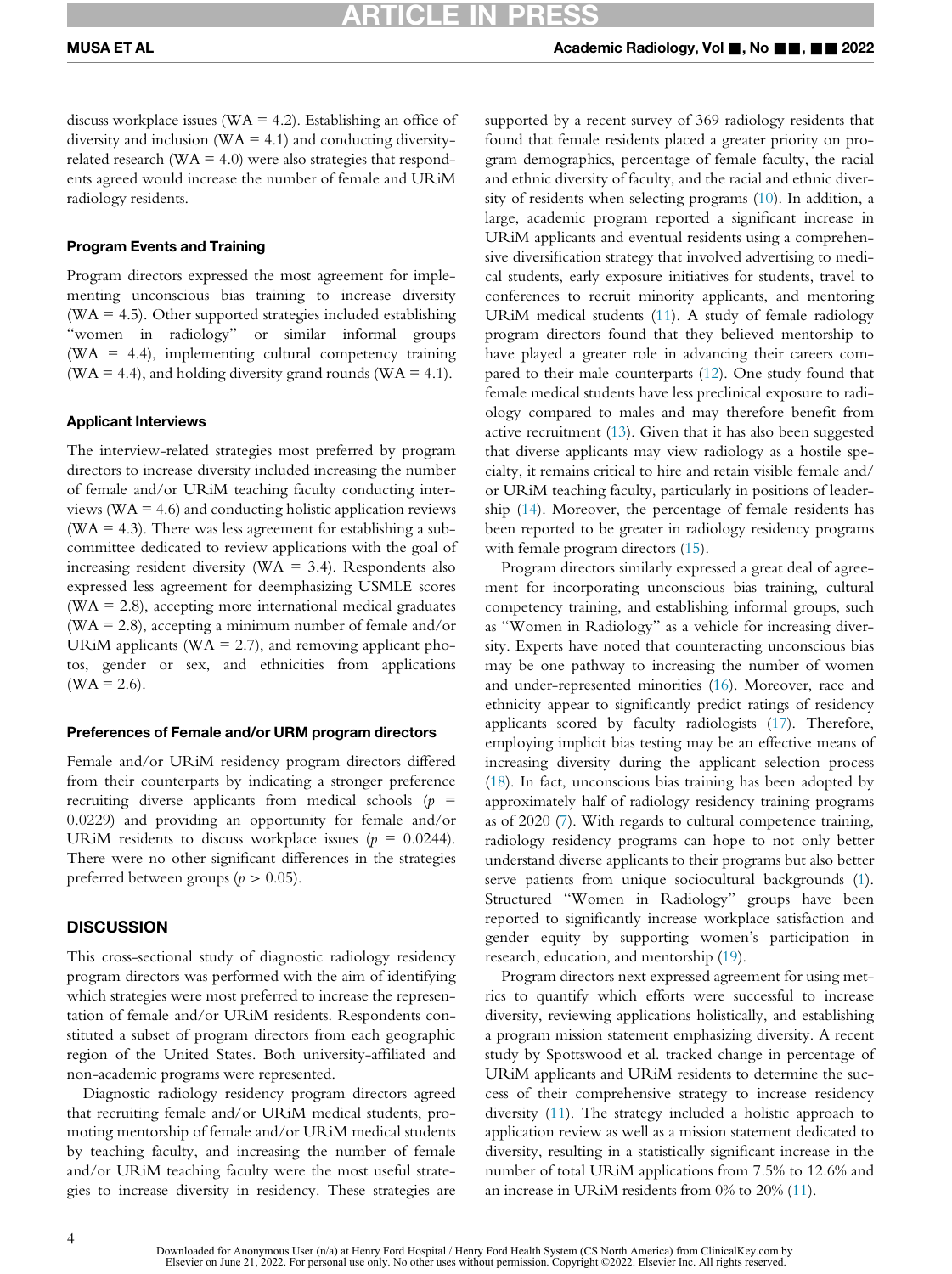## RTICLE IN PRES

Respondents also agreed that increasing funding for diversity-related initiatives and providing a "safe space" for female and/or URiM residents to discuss workplaces issues were strategies to increase program diversity. Although there is little research showing how best to allocate funding to increase diversity in radiology residency programs, an analysis of radiology residencies associated with historically Black medical schools found that financial resource allocation and institutional policies that promote the success of these programs are likely necessary to increase representation of Black radiology residents ([20\)](#page-8-9). Notably, the importance of discussing workplace issues, such as micro-aggressions and biased behavior has been well-documented in radiology [\(1](#page-7-0)). Promoting dialogue for the unique issues faced by female and/or URiM residents may improve selection by female and/or URiM applicants, whom have been reported to value culture significantly when choosing a program [\(10-](#page-7-9)[11\)](#page-8-0).

On average, radiology program directors agreed that establishing an office of diversity, program webpage dedicated to diversity, and diversity-related grand rounds could be used to increase female and/or URiM representation. Many radiology departments have offices or committees devoted to diversity, equity, and inclusion, reflecting a commitment to these ideals. Dedicating a website to diversity in radiology residency programs has also been documented in the literature as part of a greater strategy [\(11\)](#page-8-0). The practice of dedicating grand rounds to diversity by offering a platform for female and/or URiM to present their clinical achievements and research has also been described in the literature [\(21\)](#page-8-10).

Program directors also expressed support for advertising at medical schools with diverse student populations, establishing pipeline programs, and conducting research related to diversity, equity, and inclusion. Traditionally, significantly fewer women have chosen to apply for a radiology residency position than men [\(22\)](#page-8-11). Although over-represented minorities chose radiology more than all other races combined, the number of URiM applicants remained low. As a result, advertising to medical students and developing early exposure "pipelines" may be critical to increasing program diversity ([11](#page-8-0)). In fact, the majority of radiology departments have revised their outreach to medical students by incorporating active learning opportunities into medical student clerkships and reframing radiology practice as clinical practice ([6\)](#page-7-5). Although the importance of diversity-related research as means of increasing female and/or URiM representation has not been studied in the literature, the use of metrics to track the success of diversity initiatives has been well documented [\(11](#page-8-0)).

According to this study, program directors were more neutral towards having second-look days for competitive female and/or URiM applicants and establishing a dedicated application review committee to increase resident diversity. However, both second look days and a more diverse application review committee were components of the comprehensive strategy published by Spottswood and colleagues ([11\)](#page-8-0).

Notably, diagnostic radiology program directors expressed less support for deemphasizing USMLE scores, accepting more international medical graduates, accepting a minimum number of female and/or URiM applicants, and removing applicant identifiers, such as photos, gender or sex, and ethnicities. Following the recent decision to change the USMLE Step 1 performance reporting from a 3-digit score to pass/ fail, residency program directors believe that the change will make it more difficult to objectively compare applicants, but the potential effects on the evaluation of female and URiM applicants remain largely unknown [\(23](#page-8-12)). Available international medical graduates, which include a larger proportion of Hispanic and Asian applicants, constitute a viable option to enrich the diversity of residency programs [\(24](#page-8-13)). Despite minimal support for increasing the number of international medical graduates as radiology residents, a 15-year analysis of data from the NRMP found that the number of international medical graduates matching into diagnostic radiology residency training program doubled from 4.4% in 2006 to 9.4% in 2020 [\(25](#page-8-14)). The feasibility of interviewing or ranking a minimum number of female and/or URiM applicants, especially if identifiers are removed, is questionable given that the "leaky pipe" of female applicants and the low percentage of URiM medical students. In other words, efforts need to continue to improve diversity in undergraduate medical education according to program directors.

According to a review of the literature, a number of new developments have the potential to increase female and URiM representation in diagnostic radiology. Given that women make up approximately half of medical students, but a much smaller percentage of diagnostic radiology residents, efforts to recruit women to diagnostic radiology should be prioritized for medical students. These efforts may include clarifying opportunities for direct patient contact, the number one reason dissuading students from choosing radiology, and instituting more family-friendly policies ([26-27](#page-8-15)). By comparison, the percentage of URiM medical students is low, suggesting that more concentrated efforts are needed both at the level of undergraduate medical education and further to students in college and high school for outreach, mentorship, and recruitment. The development of virtual medical student clerkships for URiM medical students has been reported to increase interest in pursuing a career in radiology [\(28\)](#page-8-16). With regards to applicant selection, adopting a more structured interview may also reduce bias in the decision to rank qualified applicants [\(29\)](#page-8-17). More recently, due to the COVID-19 pandemic, the use of virtual recruitment and virtual interviewing offers residency programs an opportunity to invite more geographically and culturally diverse candidates for interviews ([30-31](#page-8-18)). Also, the growth of online communities, such as #MedTwitter, #RadTwitter, and #FutureRadRes in addition to Instagram, TikTok, and other social media applications offer the potential of networking and mentorship for under-represented applicants [\(31](#page-8-19)[,32](#page-8-20)).

Although the goal of this study was to identify which strategies may increase the diversity of residents in residency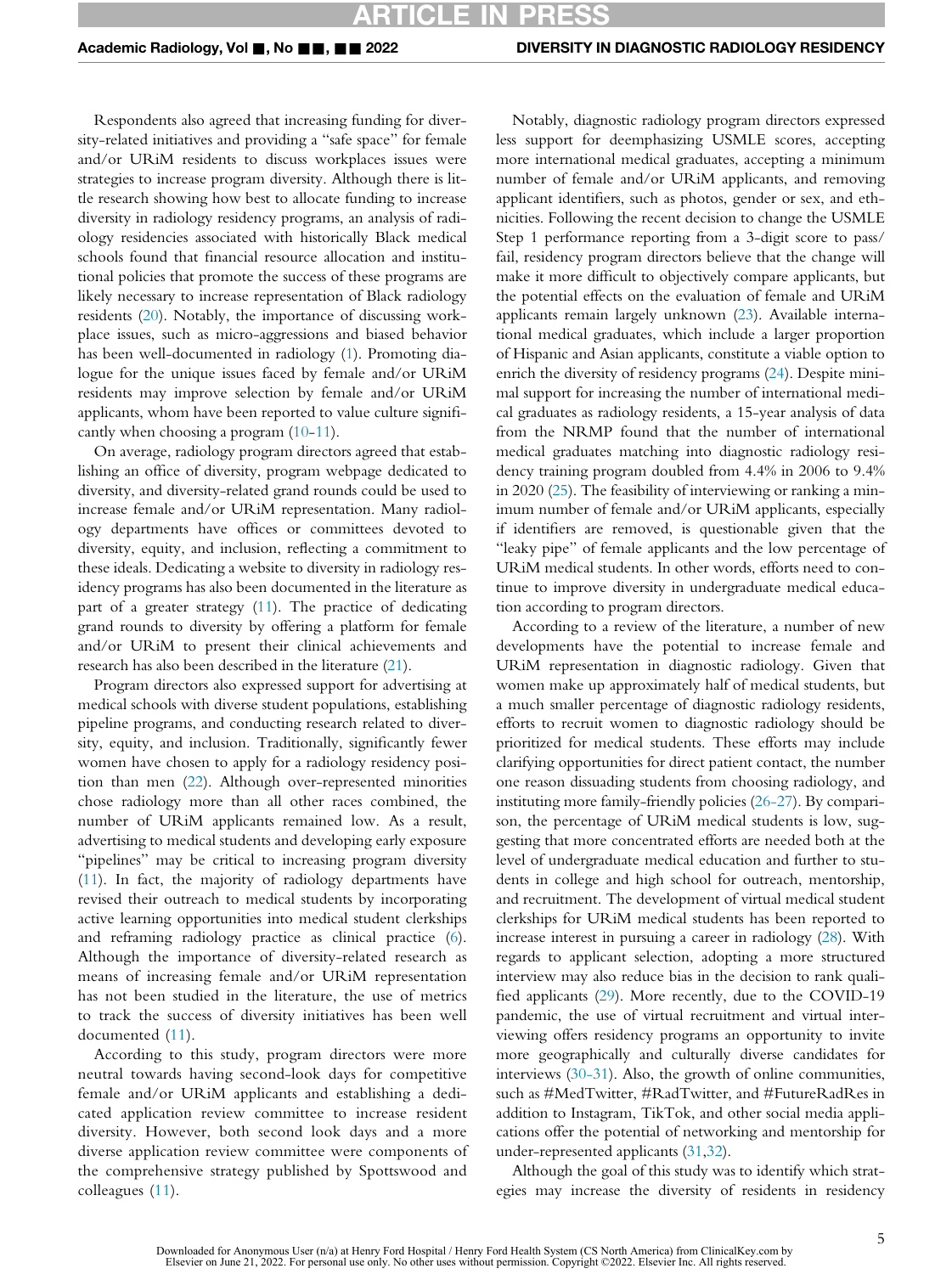training programs in the United States, this study was not designed to differentiate between strategies to increase female representation and those that increase the number of URiM residents. Notably, there appears to be evidence that the barriers to increasing female and URiM representation, respectively, may differ. For example, the number of female applicants may be a limiting factor. However, according to a review of 4,117 applications to a university radiology residency training program, bias against female applicants was not a contributor ([33](#page-8-21)). On the contrary, a study simulating the resident selection process found that ethnicity or race significantly predicted faculty reviewer rating of applications [\(17](#page-8-6)).

This study was not without limitations. The response rate from diagnostic radiology program directors in this study was 19.9%. However, we received participation from geographically diverse and non-university residency programs, suggesting that the likelihood of responder bias may be low. Nevertheless, responder bias favors responses from program directors that have a vested interest in increasing diversity in their radiology residency programs. It is also possible that potentially effective strategies were unintentionally omitted from the survey. One way we compensated for this possibility was to include an open text field in the survey for respondents to include additional strategies. Finally, although this cross-sectional study was performed with the goal of identifying the current preferences of program directors, this study was not designed to determine whether the aforementioned strategies were being implemented.

<span id="page-7-2"></span><span id="page-7-1"></span><span id="page-7-0"></span>Importantly, program directors are subject to the outcome of the NRMP algorithm. Program directors that rank applicants from under-represented backgrounds highly also require applicants to rank the same programs highly. Should applicants not do this, the program will not match the applicants and may be viewed as not being inclusive even despite concerted efforts to match diverse candidates from underrepresented backgrounds. Therefore, a number of future directions exist for further research. More is needed to be known about how program directors formulate their rank lists and how the diversity of applicants is factored into ranking qualified applicants. It may be also useful to ask matched applicants from under-represented backgrounds which program characteristics they most strongly considered when creating their rank lists and which strategies they would encourage program directors to implement to attract diverse candidates.

<span id="page-7-9"></span><span id="page-7-8"></span><span id="page-7-7"></span><span id="page-7-6"></span><span id="page-7-5"></span><span id="page-7-4"></span><span id="page-7-3"></span>In summary, certain strategies appear to be strongly favored by diagnostic radiology residency program directors to increase diversity. These include direct recruiting of female and/or URiM medical students, promoting mentorship, and increasing the number of diverse teaching faculty. However, program directors were typically less supportive of deemphasizing USMLE scores, increasing the number of international graduates, establishing a quota system for diverse candidates, and de-identifying applications. Importantly, female and URiM program directors expressed more support than their peers in terms of recruiting diverse applicants from medical schools and creating "safe spaces" for female and/or URiM residents to discuss workplace issues. Despite strategies implemented by diagnostic radiology program directors to increase the diversity of residents, both parties are subject to the NRMP Match algorithm suggesting that the inclusivity of diagnostic radiology residencies should not solely be judged by the diversity of their resident workforces.

#### PREVIOUS PRESENTATION

(1) Radiological Society of North American 2021 Annual Meeting and (2) American Society of Head & Neck Radiology 2021 Annual Meeting.

#### FUNDING

This work was supported by the Wayne State University School of Medicine Office of Medical Student Research and Innovation Medical Student Research Fellowship.

#### ACKNOWLEDGMENTS

This work is supported by the 2021 Medical Student Research Fellowship awarded to Arif Musa by the Wayne State University School of Medicine School of Medicine Office of Research and Innovation. Thank you to Kasim Pendi, B.S., from the Southern California University School of Professional Studies for critical review.

#### REFERENCES

- 1. Fite BZ, Hinostroza V, States L, et al. Increasing diversity in radiology and molecular imaging: current challenges. Mol Imaging Biol 2021: 1–14. doi[:10.1007/s11307-021-01610-3.](https://doi.org/10.1007/s11307-021-01610-3)
- 2. Adham S, Rybicki FJ, Mahoney MC, et al. Analysis of gender disparity in US and Canadian radiology residency programs. Curr Probl Diagn Radiol 2021. doi[:10.1067/j.cpradiol.2021.03.002.](https://doi.org/10.1067/j.cpradiol.2021.03.002) S0363-0188(21)00040-2.
- 3. Lightfoote JB, Fielding JR, Deville C, et al. Improving diversity, inclusion, and representation in radiology and radiation oncology part 1: why these matter. J Am Coll Radiol 2014; 11(7):673–680. doi:[10.1016/j.](https://doi.org/10.1016/j.jacr.2014.03.007) [jacr.2014.03.007](https://doi.org/10.1016/j.jacr.2014.03.007).
- 4. Chapman CH, Hwang WT, Both S, Thomas Jr CR, Deville C. Current status of diversity by race, Hispanic ethnicity, and sex in diagnostic radiology. Radiology 2014; 270(1):232–240. doi:[10.1148/radiol.13130101.](https://doi.org/10.1148/radiol.13130101)
- 5. Lightfoote JB, Deville C, Ma LD, Winkfield KM, Macura KJ. Diversity, inclusion, and representation: it is time to act. J Am Coll Radiol 2016; 13 (12 Pt A):1421–1425. doi:[10.1016/j.jacr.2016.08.008.](https://doi.org/10.1016/j.jacr.2016.08.008)
- 6. Francavilla ML, Arleo EK, Bluth EI, et al. Surveying academic radiology department chairs regarding new and effective strategies for medical student recruitment. AJR Am J Roentgenol 2016; 207(6):1171–1175. doi[:10.2214/AJR.16.16445.](https://doi.org/10.2214/AJR.16.16445)
- 7. Rozenshtein A, Griffith BD, Slanetz PJ, et al. "What Program Directors Think" V: results of the 2019 spring survey of the Association of Program Directors in Radiology (APDR). Acad Radiol 2021; 28(5):718–725. doi[:10.1016/j.acra.2020.06.035.](https://doi.org/10.1016/j.acra.2020.06.035)
- 8. Rozenshtein A, Griffith B, Ruchman RB. Residency match during the COVID-19 pandemic: the clear and present danger of the remote interview. Am Coll Radiol 2021. doi:[10.1016/j.jacr.2020.01.005.](https://doi.org/10.1016/j.jacr.2020.01.005) In Press.
- 9. Bhasin A, Musa A, Massoud L, et al. Increasing diversity in cardiology: a fellowship director's perspective. Cureus 2021; 13(7):e16344. doi[:10.7759/cureus.16344](https://doi.org/10.7759/cureus.16344).
- 10. Madsen LB, Kalantarova S, Jindal R, et al. National survey to assess gender, racial, and ethnic differences among radiology residency